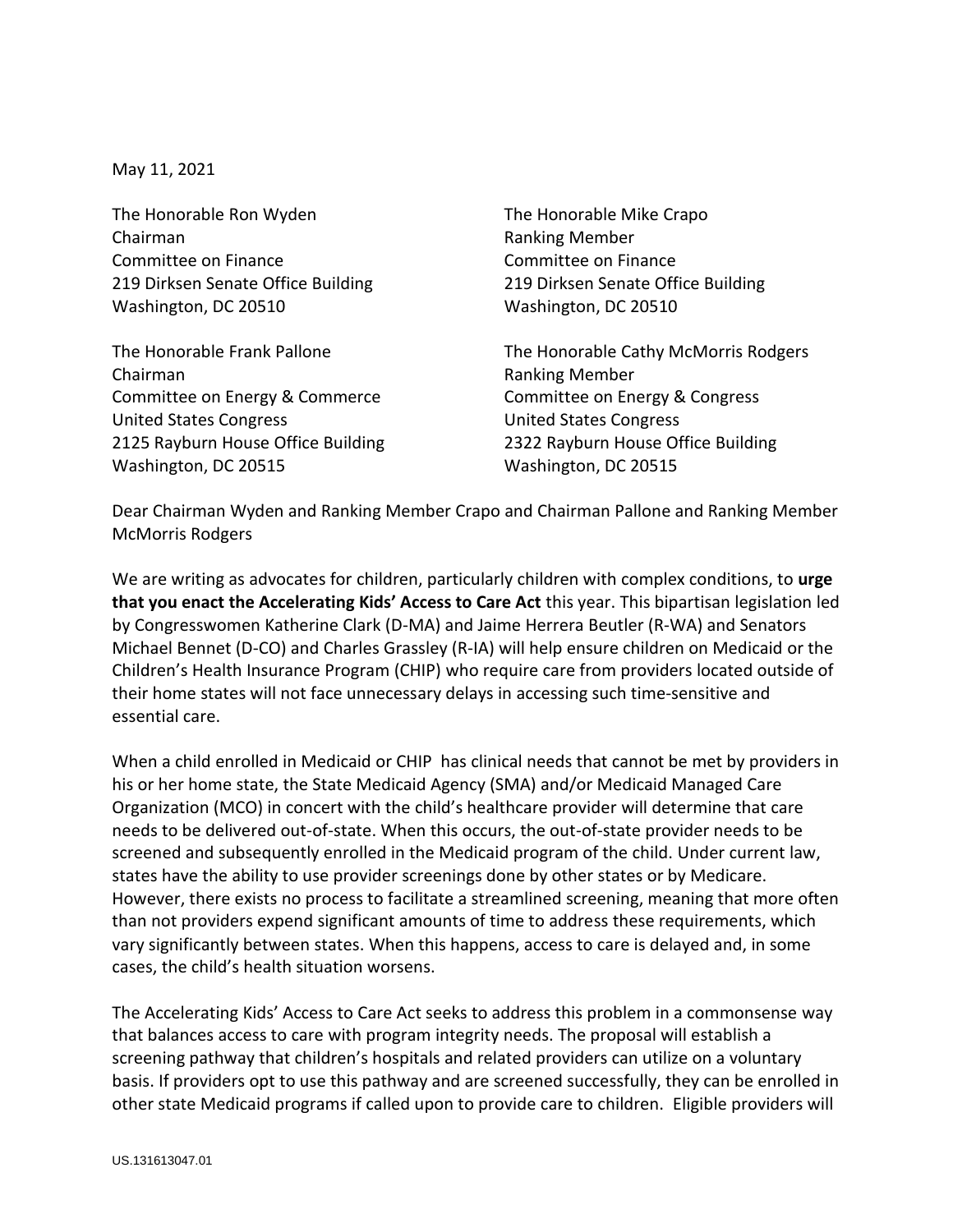be limited to those providing care for children or, in limited cases, to people over the age of 18 who are being treated for a condition that developed prior to age 18.

The legislation builds upon existing CMS activities, including an ongoing multi-state pilot in which CMS is screening providers via the Advanced Provider Screening System and is also consistent with ongoing efforts to reduce regulatory burdens in healthcare. It is consistent with actions CMS has taken via the COVID-19 public health emergency (PHE) waivers to permit states to waive such requirements during the emergency. Finally, the legislation pertains only to provider screening and enrollment and does not change the authority states have to authorize out-of-state care and negotiate payment with providers who accept such cases.

Our organizations advocate or directly care for children with complex health conditions, including children on Medicaid and CHIP. We understand the importance of having access to specialized care, including care that may be located in another state. We urge Congress and particularly your committees to advance and enact the **Accelerating Kids Access to Care Act** this year. Thank you for giving this your fullest consideration. If you have any questions, please contact any of us or Nick Manetto at [nicholas.manetto@faegredrinker.com](mailto:nicholas.manetto@faegredrinker.com) or 202.312.7499.

Sincerely,

**1Voice Foundation 3/32 Foundation Alexa Nawrocki Pediatric Cancer Foundation Alex's Army Childhood Cancer Foundation Along Comes Hope American Academy of Pediatrics American Pediatric Association American Pediatric Society Angels for Change Ann & Robert H. Lurie Children's Hospital of Chicago Ara Parseghian Medical Research Fund Arms Wide Open Childhood Cancer Foundation Association of Medical School Pediatric Department Chairs (AMSPDC) Bald Beauties Project Band of Parents Battlecorn Care Packages Beads of Courage Benjamin's Hope for the Future Blank Children's Hospital Boston Children's Hospital Brantley Francis Foundation**

**Caleb's Crusade Against Childhood Cancer Candlelighters NYC Children's Hospital Association Children's Hospital Colorado Children's Hospital of Philadelphia Children's Wisconsin Childhood Cancer Awareness Group of Coffee County ChildServe Chris Lantos Foundation Cincinnati Children's Hospital Medical Center Cory's Project CURED Dance Hope Cure Daniela Conte Foundation Eosinophilic Family Coalition EveryLife Foundation for Rare Diseases Family Voices Finns Fighters Glimmer of Hope Foundation Grandparents in Action HOPE FASTER**